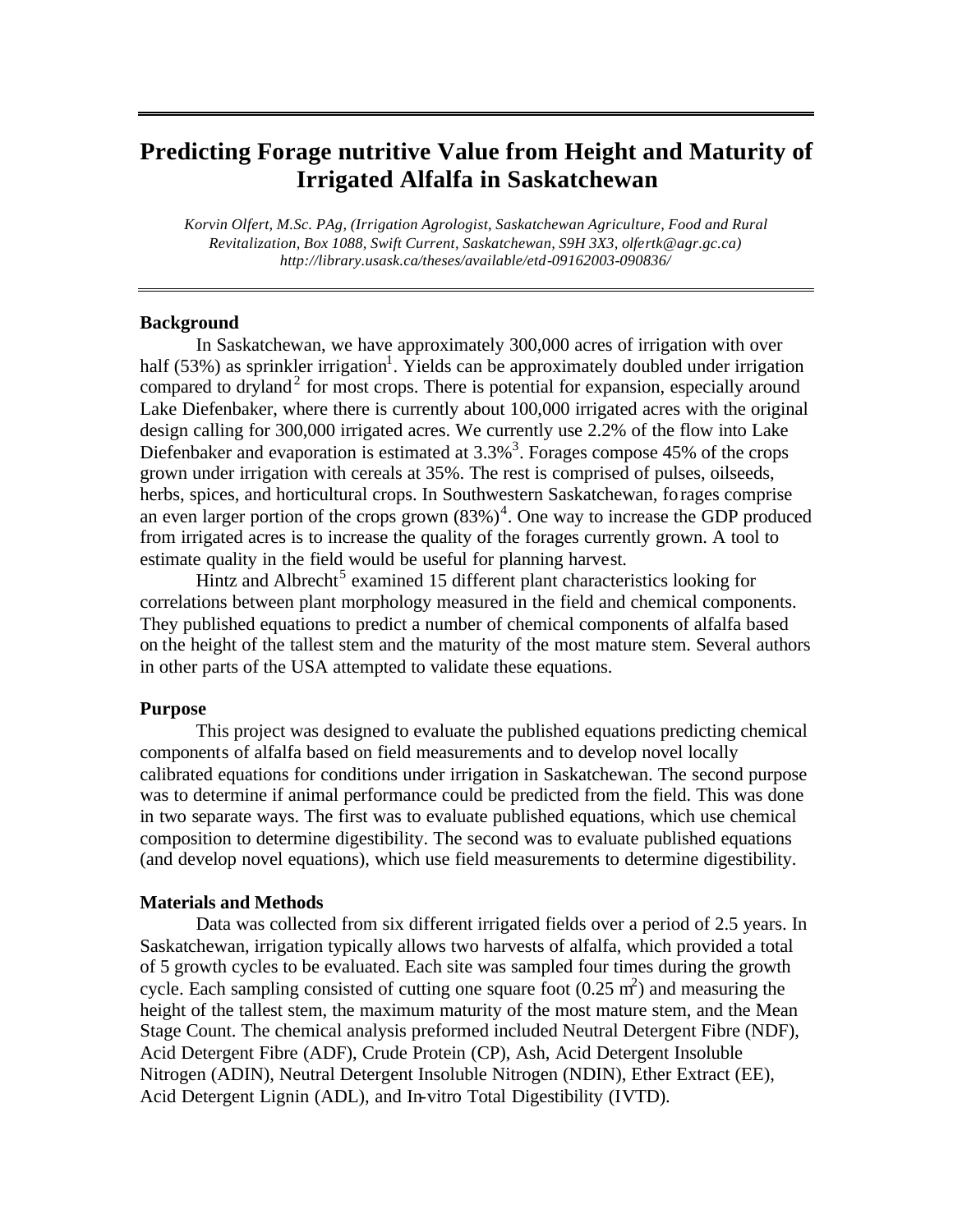The linear regression package of Statistix Analytical Software (SAS)<sup>6</sup> was used to evaluate the prediction equations. This was done by regressing the predicted values against the measured values. An ideal model would consist of a slope of 1.0, and intercept of 0.0 and an adjusted coefficient of determination  $(R^2)$  of 1.0. The General Linear Models package of SAS was used to develop any novel equations, by using a stepwise regression to remove any site, year or cut interactions. An ideal prediction equation would have no site, year, or cut interactions, have a  $R^2$  of 1.0 and a Root Mean Squared Error (RMSE) of 0.0. Approximately 75% of the data was used to develop any novel equations, with the remaining 25% randomly selected and set aside for evaluation of the novel equations.

#### **Results**

Table 1 shows the evaluation of previously published prediction equations and the novel prediction equation using height and maximum maturity to predict NDF. Table 2 shows the evaluation of previously published prediction equations and the novel prediction equation using height and maximum maturity to predict ADF. None of the other chemical components measured (CP, Ash, ADIN, NDIN, EE, ADL) correlated well to height and maturity.

| Equation                        | N   | Slope         | Intercept     | $R^2$ | <b>RMSE</b> |
|---------------------------------|-----|---------------|---------------|-------|-------------|
| Hintz & Albrecht $(1991)^5$     | 120 | Some Bias     | Some Bias     | 0.82  | 2.43        |
| Owens et al. (1995)             | 120 | No Bias       | No Bias       | 0.82  | 2.40        |
| Owens et al. $(1995)'$          | 120 | <b>Biased</b> | <b>Biased</b> | 0.80  | 2.56        |
| Sulc et al. (1997) <sup>8</sup> | 120 | Some Bias     | <b>Biased</b> | 0.81  | 2.48        |
| This study                      | 25  | No Bias       | No Bias       | 0.90  | 1.77        |

| Equation                               | N   | Slope         | Intercept     | $R^2$ | <b>RMSE</b> |
|----------------------------------------|-----|---------------|---------------|-------|-------------|
|                                        |     |               |               |       |             |
| Hintz & Albrecht $(1991)$ <sup>3</sup> | 120 | <b>Biased</b> | <b>Biased</b> | 0.81  | 2.28        |
| Owens et al. $(1995)^7$                | 120 | <b>Biased</b> | No Bias       | 0.83  | 2.17        |
| Owens et al. $(1995)^7$                | 120 | <b>Biased</b> | <b>Biased</b> | 0.80  | 2.36        |
| Sulc et al. (1997) <sup>8</sup>        | 120 | <b>Biased</b> | No Bias       | 0.78  | 2.48        |
| This study                             | 25  | No Bias       | No Bias       | 0.86  | 2.09        |

Digestibility was evaluated using the equations developed by Weiss<sup>9</sup> for use in the Dairy NRC 2001. These equations estimate the digestible portion of each of the following components and sum them to estimate the total digestibility: ADF, NDF, CP, Ash, ADIN, NDIN, Fat, ADL, and Non Functional Carbohydrates (NFC). When they were developed they claimed to be reasonably accurate (N=191,  $R^2$ =0.54, RMSE=7.62), however in this case they did not predict digestibility well (N=42,  $R^2$ =0.23, RMSE=4.24).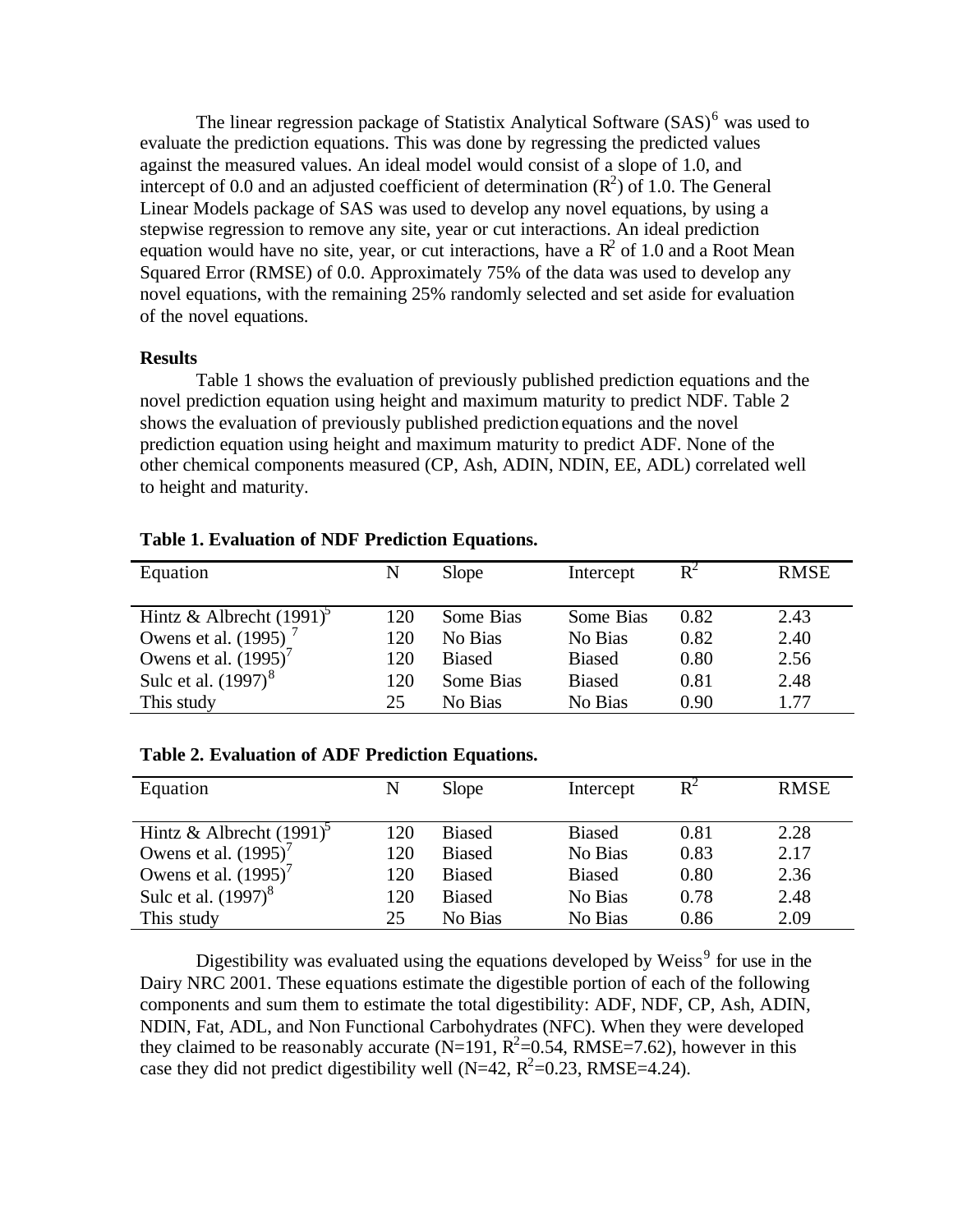It has been suggested that digestibility can also be predicted from field measurements of maturity. Table 3 shows the eva luations of the previously published equations and the novel equation developed from data in Saskatchewan to predict digestibility. Mean stage by weight (MSW) is an average modified by the weight of stems in each stage. The equations using MSW were more accurate than simply using the maturity of the most mature stem.

| Equation                       | Parameter  | N  | Slope         | Intercept | $R^2$ | <b>RMSE</b> |
|--------------------------------|------------|----|---------------|-----------|-------|-------------|
|                                |            |    |               |           |       |             |
| Kalu, Fick $(1981)^{10}$       | <b>MSW</b> | 72 | Some Bias     | No Bias   | 0.50  | 3.22        |
| Kalu & Fick $(1983)^{11}$      | <b>MSW</b> | 72 | <b>Biased</b> | No Bias   | 0.50  | 3.22        |
| Fick & Onstad $(1988)^{12}$    | <b>MSW</b> | 72 | <b>Biased</b> | No Bias   | 0.50  | 3.20        |
| Sanderson et al. $(1989)^{13}$ | <b>MSW</b> | 72 | <b>Biased</b> | Some Bias | 0.50  | 3.20        |
| This Study                     | Mat        | 72 | N/a           | N/a       | 0.61  | 11.38       |

#### **Table 3. Evaluation of IVTD Equations.**

#### **Summary**

 $\overline{a}$ 



 $R^2 = 0.5$ 

Both ADF and NDF can be predicted accurately from height and maximum maturity. Digestibility can also be predicted from field measurements or chemical analysis although not without a significant increase in the error terms. Caution would be advised using field-measured digestibility for further estimations.

<sup>&</sup>lt;sup>1</sup> Irrigation in Saskatchewan. 2002. SaskWater. Outlook, SK.

 $2$  Irrigation Economics and Agronomics Saskatchewan 2002. 2002. SaskWater, Outlook, SK.

<sup>&</sup>lt;sup>3</sup> Pers. Comm. John Linsley, Manager of Irrigation Services, Saskatchewan Agriculture, Food and Rural Revitalization, 2004.

<sup>4</sup> Irrigation in Saskatchewan. 2002. SaskWater. Outlook, SK.

<sup>&</sup>lt;sup>5</sup> Hintz, R., and K. Albrecht. 1991. Prediction of Alfalfa Chemical Composition from Maturity and Plant Morphology. Crop Sci. 31:1561-1565.

<sup>&</sup>lt;sup>6</sup> Statistix for Windows. 2001. Analytical Software. Borland International, Inc. Tallahassee, FL.

 $^7$  Owens, V., K. Albrecht, and R. Hintz. 1995. A Rapid Method for Predicting Alfalfa Quality in the Field. J. Prod. Agric. 8:491-495.

<sup>&</sup>lt;sup>8</sup> Sulc, M., K. Albrecht, J. Cherney, M. Hall, S. Mueller, and S. Orloff. 1997. Field Testing a Rapid Method for Estimating Alfalfa Quality. Agron. J. 89:952-957.

<sup>&</sup>lt;sup>9</sup> Weiss, J., H. Conrad, and N. Pierre. 1992. A Theoretically based model for Predicting Total Digestible Nutrient Values of Forages and Concentrates. Anim. Feed Sci. Technol. 39:95-110.

<sup>&</sup>lt;sup>10</sup> Kalu, B., and G. Fick. 1981. Quantifying Morphological Stage of Development of Alfalfa for Studies of Herbage Quality. Crop Sci. 21:267-271.

<sup>&</sup>lt;sup>11</sup> Kalu, B., and G. Fick. 1983. Morphological Stage of Development as a Predictor of Alfalfa Herbage Quality. Crop Sci 23:1167-1172.

 $12$  Fick, G., and D. Onstad. 1988. Statistical Models for Predicting Alfalfa Herbage Quality from Morphological or Weather Data. J. Prod. Agric. 1:160-166.

<sup>&</sup>lt;sup>13</sup> Sanderson, M., J. Hornstein, and W. Wedin. 1989. Alfalfa Morphological Stage and its Relation to In Situ Digestibility of Detergent Fiber Fractions of Stems. Crop Sci. 29:1315-1319.